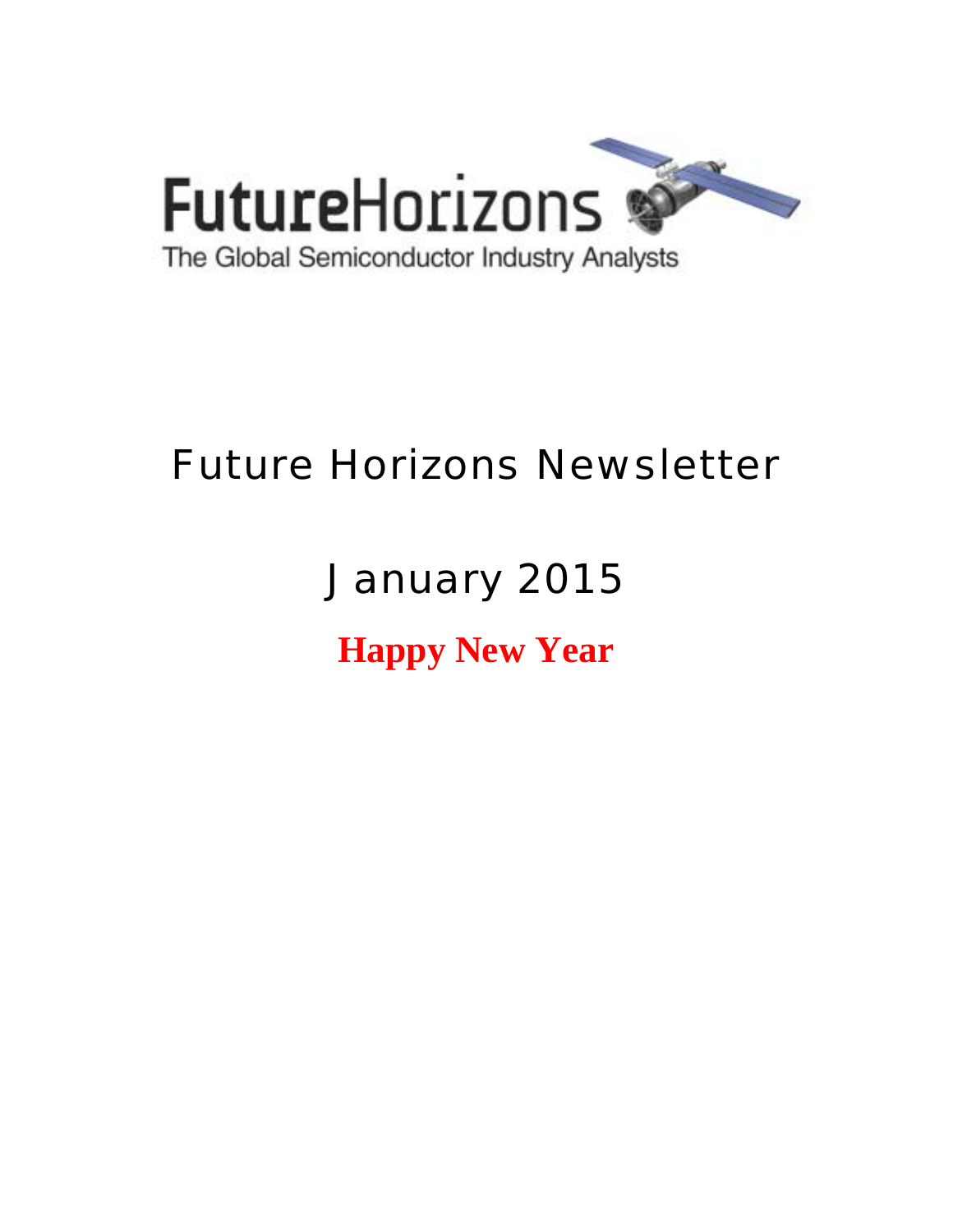## Contents Page

| <b>Industry News by Company</b>              | Page 03 - 07 |
|----------------------------------------------|--------------|
| <b>Industry News &amp; Trends</b>            | Page 08 -11  |
| <b>East European News &amp; Trends</b>       | Page 12 - 13 |
| <b>World Economic Round Up</b>               | Page 14      |
| <b>Future Horizons &amp; Industry Events</b> | Page 15      |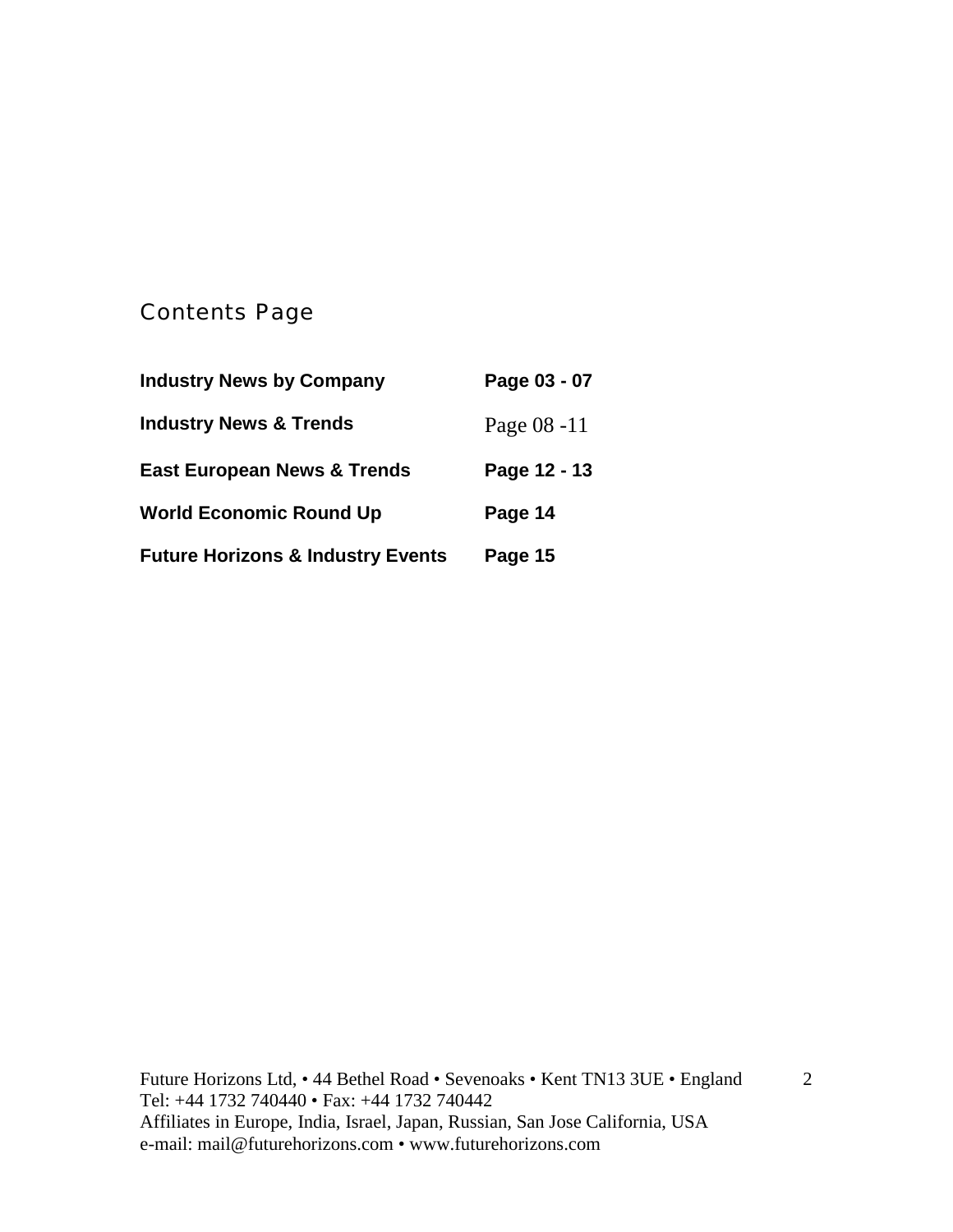#### Industry News By Company

#### **[Avago Demonstrates Industry-Leading 56Gbps PAM4 SerDes](http://www.avagotech.com/pages/en/press/avago-demonstrates-industry-leading-56gbps-pam4-serdes/)**

Avago Technologies (NASDAQ: AVGO) today announced it has demonstrated the industry's first 56Gbps pulse-amplitude modulation (PAM)4 SerDes across copper backplanes and optical interconnects targeting next-generation switches and routers. Leading OEM customers are presently designing advanced ASIC SoC solutions in 28nm and 16FF+ process technologies utilizing the Avago PAM4 SerDes cores.

PAM4 technology enables future scaling of core/metro router and hyperscale data centers by more than doubling link full-duplex throughput to 56Gbps from 25Gbps per SerDes lane. Rack-level applications will particularly benefit from PAM4 technology realizing advantages in space, power, cost, and simplified cabling.

#### **[Altera Software Cuts Design Time With Arria 10 FPGAs, SoCs](http://www.eetindia.co.in/ART_8800708111_1800000_NP_2ca7c951.HTM?click_from=8800121421,9950114561,2014-12-18,EEIOL,ARTICLE_ALERT)**

Altera Corp. has introduced its Quartus II software v14.1 that boasts additional support for Arria 10 FPGAs and SoCs, which the company claims as the FPGA industry's only devices with hardened floating point DSP blocks and the industry's only 20nm SoC FPGAs that incorporate ARM processors. The latest software allows users to choose among three unique DSP design entry flows and achieve up to 1.5 TFLOPS of DSP performance. The solution also provides several optimisations that enhance designer productivity by reducing design time of Arria 10 FPGAs and SoCs, added Altera.

#### **[Cadence Platform Offers 10-Fold Increase In SoC Verification](http://www.eetindia.co.in/ART_8800707959_1800000_NP_c58cfb88.HTM?click_from=8800121381,9950114561,2014-12-15,EEIOL,ARTICLE_ALERT)**

Cadence Design Systems Inc. has introduced the Perspec System Verifier platform for use-case scenario-based software-driven SoC verification. A part of the Cadence System Development Suite, the solution promises to cut complex test development from weeks to days, while also allowing design teams to reproduce, find and fix complex bugs to enhance overall SoC quality, the company indicated.

Using an intuitive graphical specification of system-level verification scenarios and a definition of the SoC topology and actions, the verification solution automates systemlevel coverage-driven test development using constraint-solving technology, delivering up to 10x productivity improvement in SoC verification versus typical manual test development, stated Cadence.

#### **[Cypress-Spansion Merger Eyes IoT Growth](http://www.eetindia.co.in/ART_8800708038_1800006_NT_73b75999.HTM?utm_source=EETI&utm_medium=InternalReferral&utm_content=HomePage&utm_campaign=LinkPipe)**

CEO T.J. Rodgers is the head of the new company formed after the \$4 billion all-stock 50 per cent-split Cypress-Spansion merger. Under the global name Cypress, the company will keep Spansion's world leadership in NOR Flash memory and retain Cypress' huge SRAM memory market.

When asked about possible product line consolidations (both companies offer memory and ARM-based MCUs for the automotive market), Rodgers emphasised the complementarity of the two companies.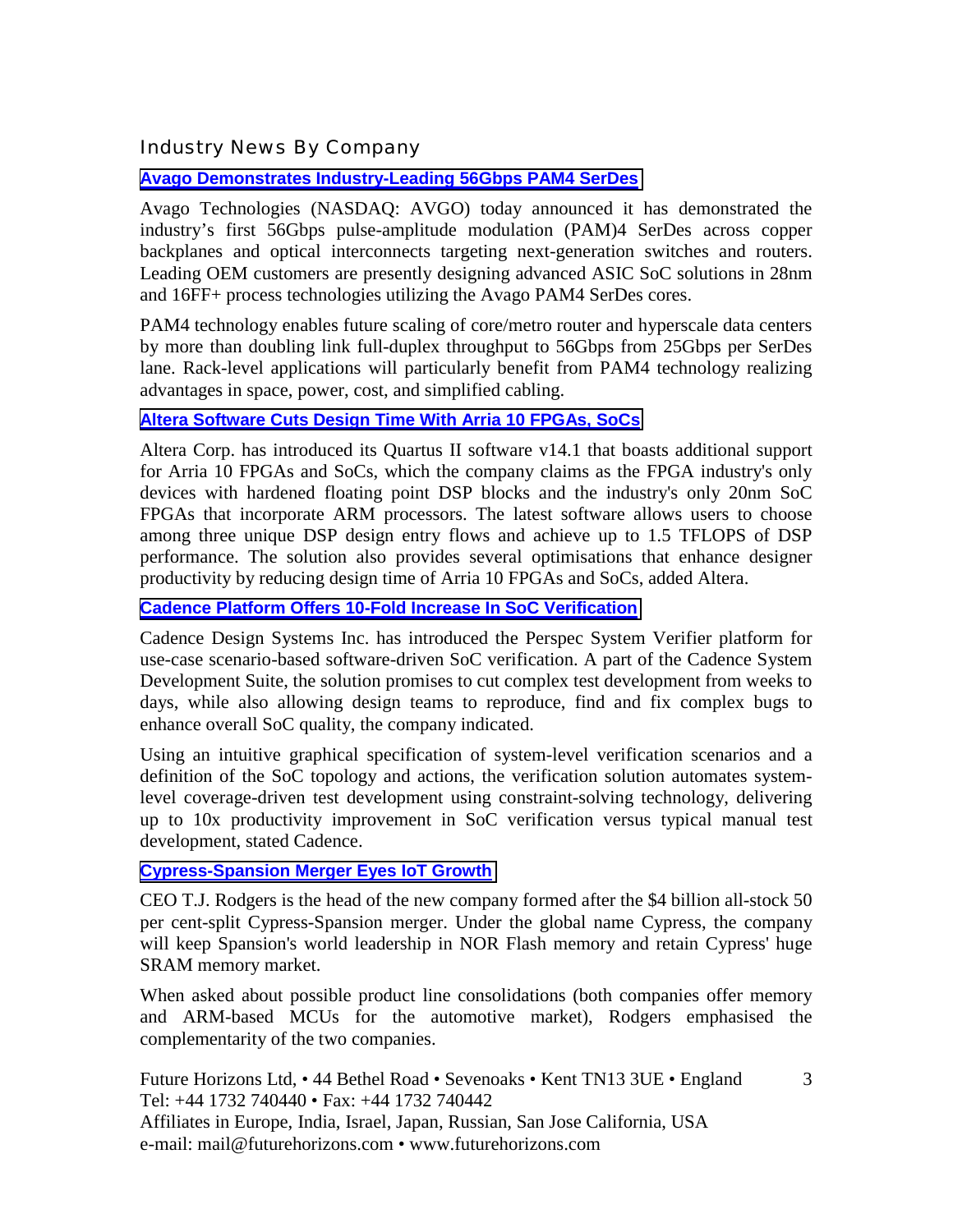#### **[Freescale Semiconductor Announces Super Fast 15-Watt Wireless Charging](http://www.androidheadlines.com/2014/12/freescale-semiconductor-announces-super-fast-15-watt-wireless-charging-solution.html)  [Solution](http://www.androidheadlines.com/2014/12/freescale-semiconductor-announces-super-fast-15-watt-wireless-charging-solution.html)**

In the world of all our electronic devices, wireless power is something that we continually strive for as it would simply make plenty of things more convenient. The closest we have come to that at this point is wireless chargers and the wireless charging capabilities and technology built into our smartphones and tablets. While this is great and it makes for less clutter and less wires hanging around, wireless chargers don't deliver power to the batteries inside our devices as quickly as a traditional A/C charger that plugs into an outlet which is especially time consuming for devices with bigger batteries. Think about the Motorola DROID Turbo using a standard Qi wireless charger, it wouldn't be so Turbo in that regard anymore.

That could change though as a company called Freescale has recently announced the industry first 15-watt wireless charging solution which will end up bringing a much faster experience to the devices we charge wirelessly, and thus making it a lot easier to charge devices with larger batteries fully in a much shorter amount of time. We won't get to see the Freescale wireless charging solution in a final state until sometime in the beginning of next year, but that's a lot sooner than it sounds. Even better still, is that they have reference designs up and running as of now for OEMs to get a head start on manufacturing wireless chargers using this 15-watt solution which gives companies the chance to get them into our hands faster.

#### **[Globalfoundries Eyes Opportunities In China's Semiconductor Industry](http://www.scmp.com/business/companies/article/1675865/globalfoundries-eyes-opportunities-chinas-semiconductor-industry)**

Contract chip manufacturer GlobalFoundries is looking to foster deeper ties with the mainland's semiconductor industry, after completing its acquisition of International Business Machines Corp's microelectronics business.

GlobalFoundries, which is owned by the Abu Dhabi government's Mubadala Development, agreed in October last year to take over IBM's loss-making semiconductor technology operation for US\$1.5 billion, which IBM will pay the California-based chip manufacturer over three years.

"Our design footprint is tiny right now in China, but we expect to leverage IBM's large presence in China to start building new IP [intellectual property] designs," Chuck Fox, the senior vice-president for worldwide sales at GlobalFoundries, told the South China Morning Post. "I can't be specific, but we are now in active discussions with multiple IP partners [on the mainland] … The challenge in our industry is about design, so we're making greater investments in IP."

#### **[Murata Boosts RF Expertise With Peregrine Buy](http://www.militaryaerospace.com/articles/2014/12/murata-acquires-peregrine.html)**

Executives of Murata Electronics North America Inc. in Smyrna, Ga., are boosting their company's expertise in advanced RF and microwave solutions with their acquisition of Peregrine Semiconductor Corp. in San Diego.

Murata Electronics North America, a wholly owned subsidiary of Murata Manufacturing Co. Ltd. in Kyoto, Japan, has acquired all outstanding shares of Peregrine for \$12.50 per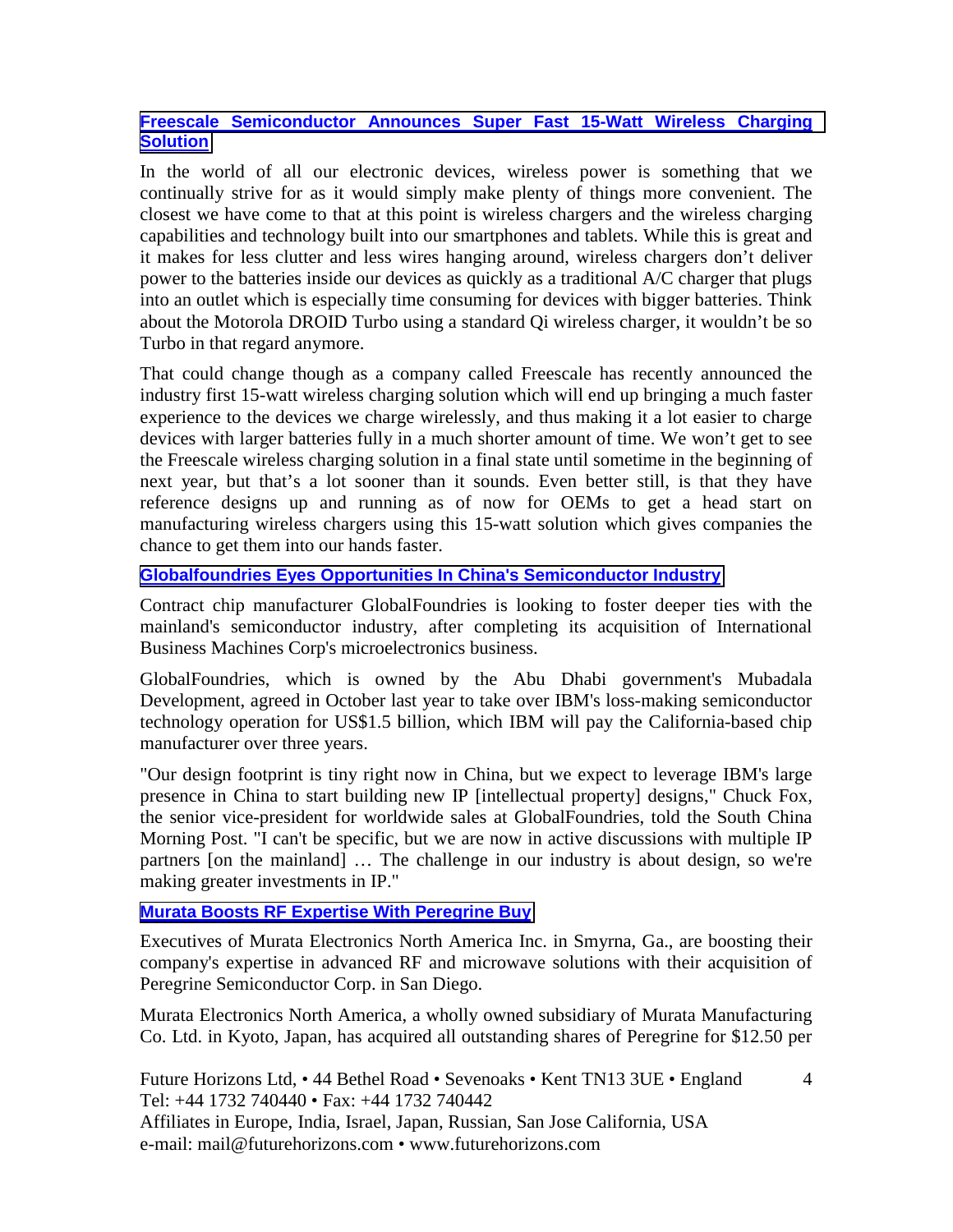share in cash. Peregrine is founder of RF silicon on insulator (SOI) technology and a pioneer of advanced RF solutions, company officials say.

Peregrine (formerly NASDAQ: PSMI) will continue to market its high-performance, integrated RF solutions under the Peregrine brand, as a wholly owned subsidiary of Murata Electronics North America Inc.

**[Infineon And UMC Announce Manufacturing Agreement For Automotive](http://money.cnn.com/news/newsfeeds/articles/prnewswire/HK90592.htm)  [Applications](http://money.cnn.com/news/newsfeeds/articles/prnewswire/HK90592.htm)**

HSINCHU, Taiwan, Dec. 15, 2014 /PRNewswire/ -- The semiconductor manufacturer Infineon Technologies AG (FSE: IFX / OTCQX: IFNNY) and United Microelectronics Corporation (NYSE: UMC; TWSE: 2303), a leading global semiconductor foundry, today announced the extension of their manufacturing partnership into power semiconductors for automotive applications. Prior to this expanded partnership, the foundry had been producing Infineon's logic chips for more than 15 years. Based on the recently signed agreement, both companies will jointly transfer Infineon's automotivequalified Smart Power Technology (SPT9) to UMC and extend its production to 300mm wafers. Production start of SPT9 products at UMC's 300mm Fab in Taiwan is planned for early 2018.

SPT9 is a proprietary 130-nanometer (nm) process technology of Infineon that combines microcontroller intelligence and power technology on a single die.

[Intel Unveils New Flagship 'Broadwell' Chips For PCs](http://blogs.wsj.com/digits/2015/01/05/intel-unveils-new-flagship-broadwell-chips-for-pcs/?mod=djemTECH_h)

Intel took one shot with its latest chip technology in the fall. On Monday, it is unleashing the full salvo.

The Silicon Valley giant announced the fifth generation of its flagship Core microprocessor family at the Consumer Electronics Show on Monday. The new PC chipset will target laptops, desktops and what Intel calls 2-in-1s (products that can switch from clamshell form factor to work like tablets).

An assortment of Intel customers are expected to unveil new hardware based on the chips at CES this week.

Intel's new products, based on a design called Broadwell, are its latest evidence that investing in semiconductor manufacturing technology can pay off. The company is the biggest standard-bearer for Moore's Law, the regular cadence of manufacturers shrinking transistors on chips to increase their performance while reducing their size, cost and power consumption.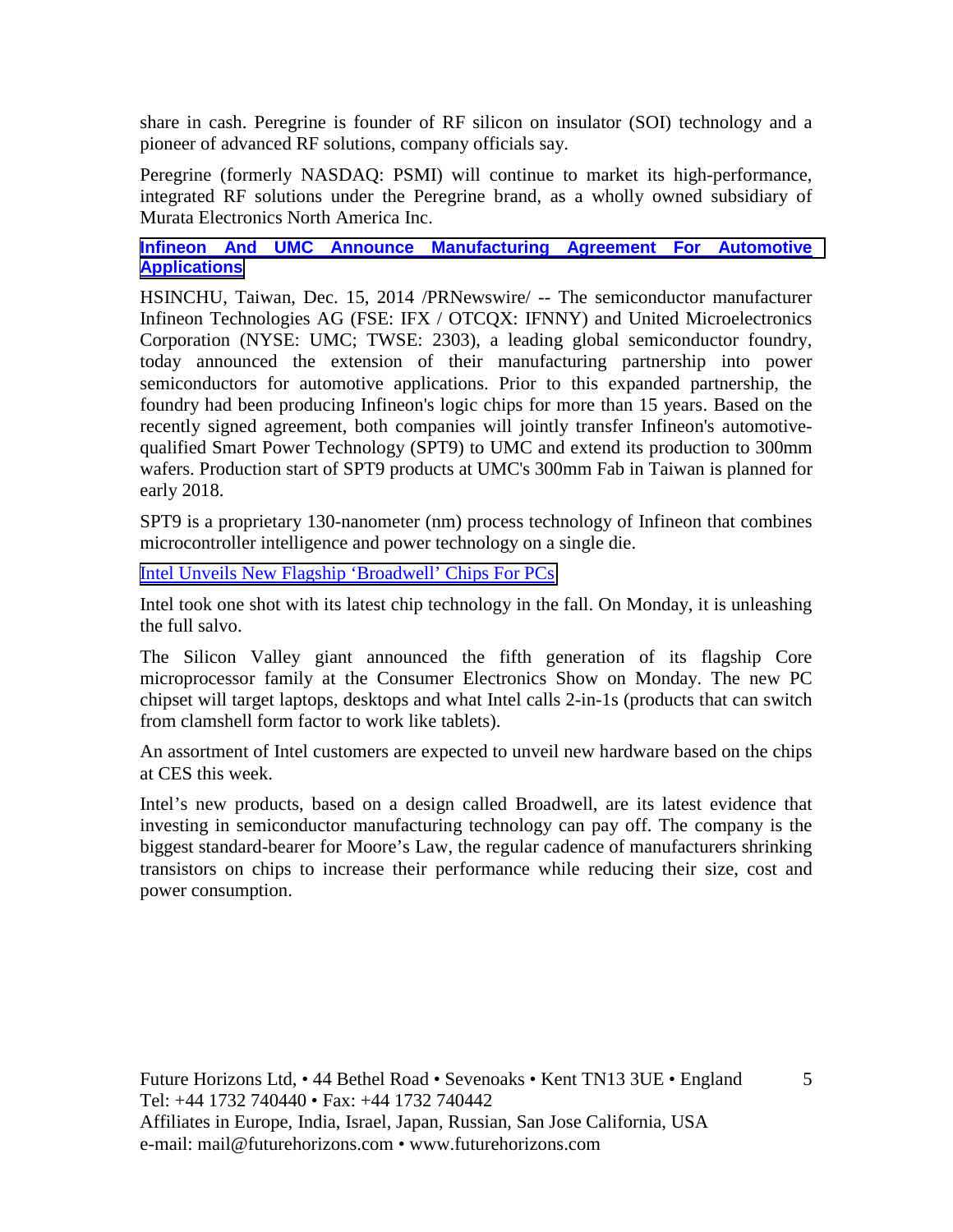#### **[Quantenna And Lantiq Offer State Of The Art 802.11ac 4x4 System Solution For](http://www.presseagentur.com/lantiq/detail.php?pr_id=3932&lang=en)  [Ethernet Routers](http://www.presseagentur.com/lantiq/detail.php?pr_id=3932&lang=en)**

LAS VEGAS – January 7, 2015 – CES — Quantenna Communications, Inc., the leader in ultra-high performance Wi-Fi and chipset supplier Lantiq today announced the availability of a joint system solution to address the Ethernet Retail Router market. The solution combines Quantenna's QSR1000 4x4 802.11ac with the Lantiq's GRX300 communications processor family and brings ultra-high performance Wi-Fi technology to the mid-range Ethernet Retail Router market. Today's AC1750 and AC1900 mid-end routers are offering only 3x3 802.11ac. The Lantiq /Quantenna AC2000 solution boosts the 5GHz Wi-Fi performance by offering 4x4 11ac including MU MIMO, while optimizing the 802.11n Wi-Fi towards the existing 1x1 and 2x2 clients.

"We are the leader in ultra-high performance Wi-Fi and are the only company able to offer a 4x4 802.11ac solution for the retail router market. We are excited that, together with Lantiq, we could create a new AC2000 Router category and bring our high-end solution with Wi-Fi link rates of 1,700Mbps into the mid-range Ethernet router segment," said Lionel Bonnot, senior vice president of business development, Quantenna.

#### **[Samsung Electronics Starts Mass Production of Industry's First 8 Gigabit LPDDR4](http://jbsystech.com/iot-puts-jolt-traditional-led-lighting-designs/)  [Mobile DRAM](http://jbsystech.com/iot-puts-jolt-traditional-led-lighting-designs/)**

SEOUL, South Korea--(BUSINESS WIRE)--Samsung Electronics Co., Ltd., the world leader in advanced memory technology, announced today that it has started mass producing the industry's first 8 gigabit (Gb), low power double data rate 4 (LPDDR4) mobile DRAM based on the company's leading-edge 20-nanometer (nm) process technology. LPDDR memories are the most widely used "working memory" for mobile devices worldwide.

"By initiating production of 20nm 8Gb LPDDR4, which is even faster than the DRAM for PCs and servers and consumes much less energy, we are contributing to the timely launch of UHD, large-screen flagship mobile devices"

"By initiating production of 20nm 8Gb LPDDR4, which is even faster than the DRAM for PCs and servers and consumes much less energy, we are contributing to the timely launch of UHD, large-screen flagship mobile devices," said Joo Sun Choi, Executive Vice President of Memory Sales and Marketing at Samsung Electronics. "As this major advancement in mobile memory demonstrates, we will continue to closely collaborate with global mobile device manufacturers to optimize DRAM solutions, making them suitable for next-generation mobile OS environments."

#### **[ST Outs Light, Low-Profile Automotive-Qualified Rectifiers](http://www.eetindia.co.in/ART_8800708442_1800008_NP_0318bb43.HTM)**

STMicroelectronics has rolled out its latest automotive-qualified high-voltage ultrafast rectifiers that boast extremely low profile and light weight. According to the company, the devices support space-efficient vehicle electronics by helping reduce the footprint of electronic control modules, power converters and motor drives.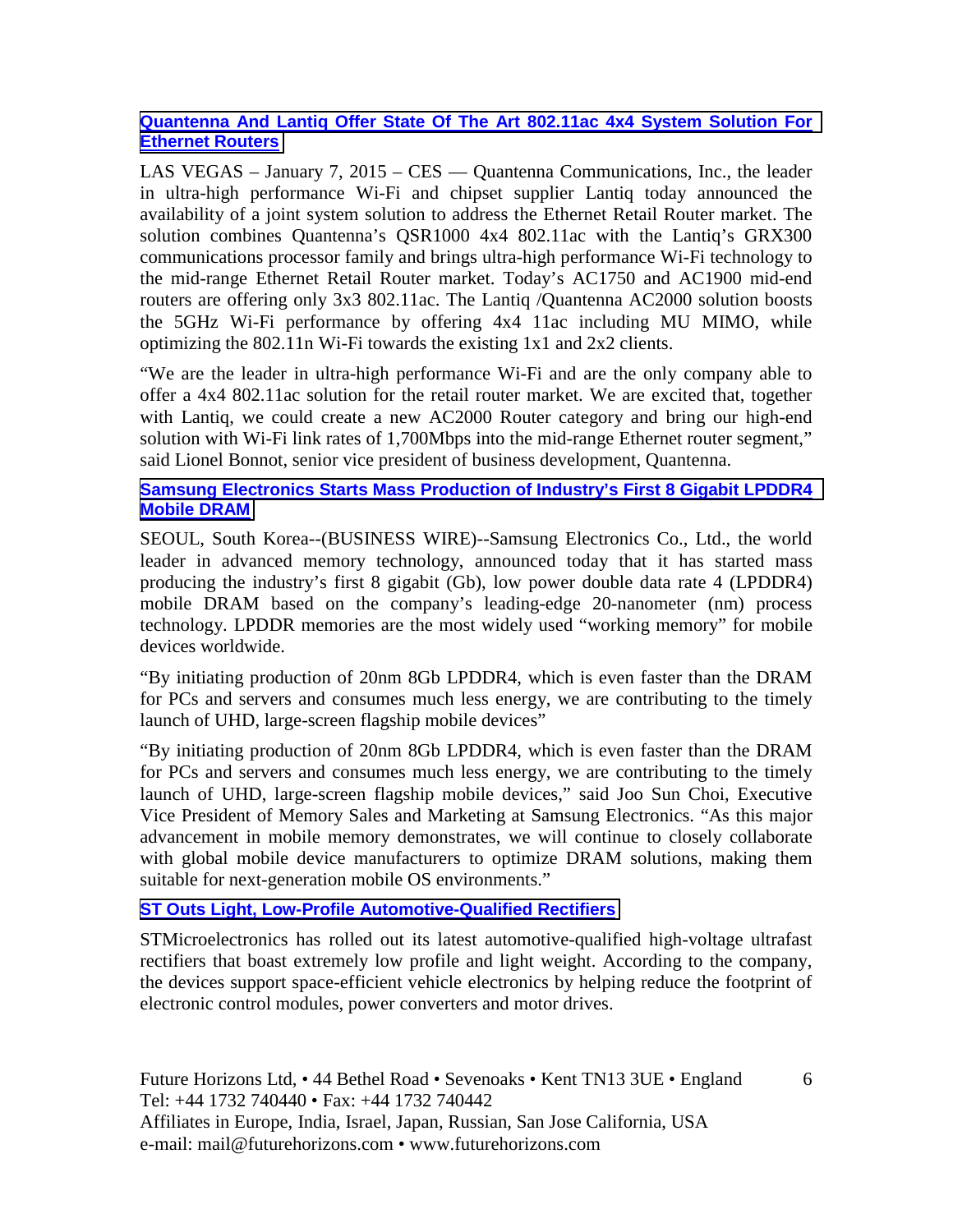The rectifiers are packaged as SMBFlat devices that weigh only 50mg and, at 1mm-thick, are almost 60 per cent thinner than the nearest competing rectifiers in standard 2.4mmthick SMB packages, stated ST. This helps designers create lighter and slimmer electronic control units suitable for mounting in small spaces within the vehicle. The twolead surface-mount SMBFlat package is footprint-compatible with standard SMB devices, which promotes ease of use in existing PCB designs, the company added.

#### **[True 3D Monolithic Integration Eliminates TSV Dependence](http://www.eetindia.co.in/ART_8800708726_1800000_NT_f07a5326.HTM)**

CEA-Leti has recently unveiled the test results on multi-layer transistors stacking for true 3D monolithic integration during a 3D-VLSI workshop preceding IEDM 2014, in San Francisco. According to the research institute, the technology no longer relies on tall through silicon vias (TSVs) and coarse redistribution layers typically used for wafer-onwafer die stacking.

Only recently dubbed CoolCube for its future commercialisation, the technology can be essentially described as sequential 3D ICs manufacture, enabling circuit partitioning in 3D at all granularity levels, including at transistor or gate scale through a standard lithographic process.

The key difference with the "traditional" use of TSVs, where two or more processed dies are assembled one on top of another, is the transfer and molecular bonding of a thin Si wafer film, peeled off from a wafer blank after planarisation

Future Horizons Ltd, • 44 Bethel Road • Sevenoaks • Kent TN13 3UE • England Tel: +44 1732 740440 • Fax: +44 1732 740442 Affiliates in Europe, India, Israel, Japan, Russian, San Jose California, USA e-mail: mail@futurehorizons.com • www.futurehorizons.com

7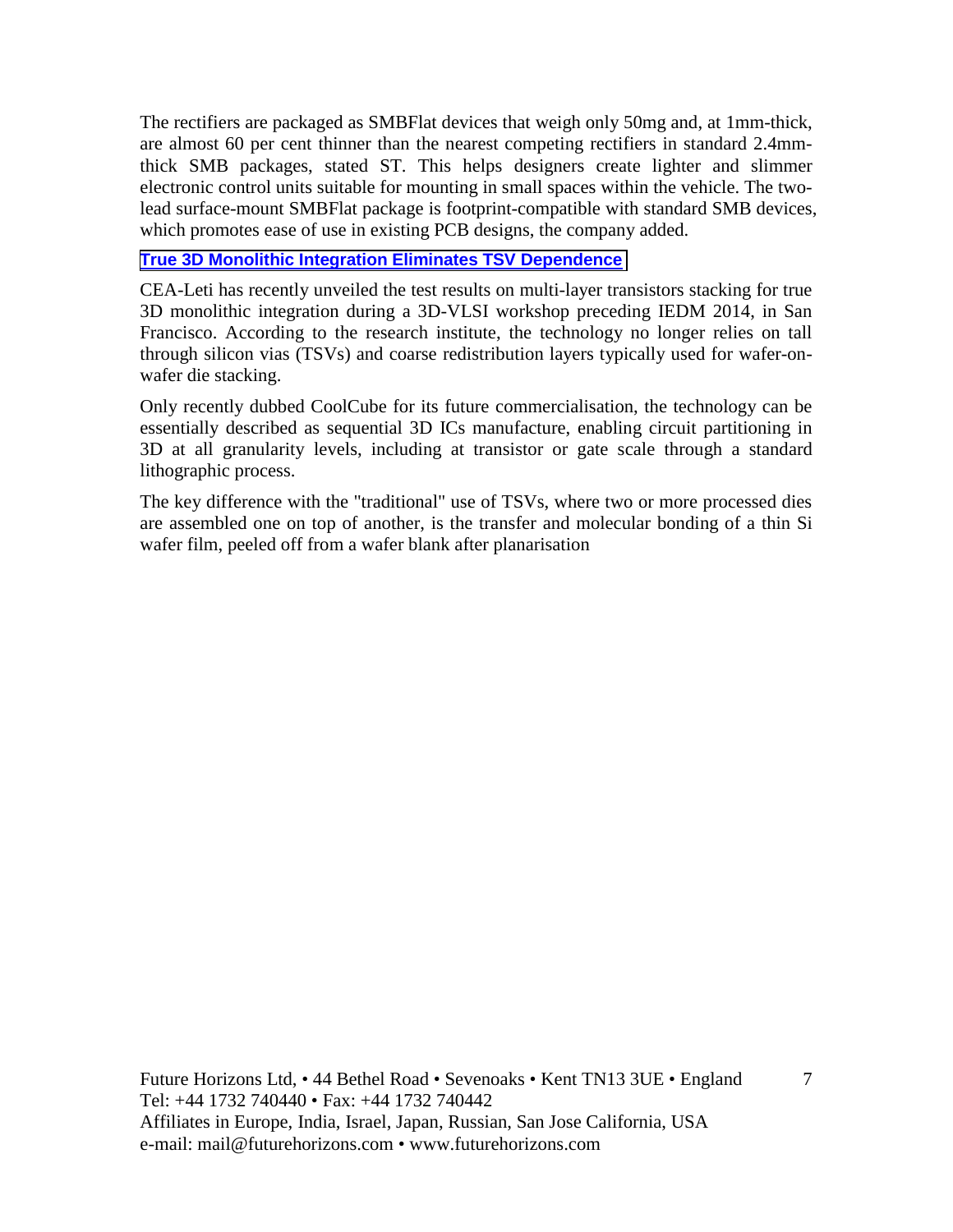Industry News & Trends

#### **[£32M For UK Materials Manufacturing Research](http://www.compoundsemiconductor.net/article/96010-32m-for-uk-materials-manufacturing-research.html)**

EPSRC to fund projects on GaN, chalcogenides, perovskite photovoltaics, and a new class of photonic chips

Ten new research projects that will advance the UK's manufacturing capability, develop new and exciting functional materials, and accelerate the translation of the science of functional materials through to application have been announced by the Engineering and Physical Sciences Research Council (EPSRC).

The projects will include developing advanced fabrication processes for GaN and related materials; revolutionising the manufacture and use of specialised glass (chalcogenides); exploiting the potential of flexible perovskite photovoltaics; developing the materials needed for the new class of photonic integrated circuits for use in communications, sensors, imaging and lighting; developing thin-film materials and novel manufacturing methods for wearable technology; improving the mass production of carbon nanotube materials; and advanced manufacturing of nanoparticles for healthcare applications.

#### **[Germany Startup To Begin Production Of Electric Sports Cars](http://www.ednasia.com/ART_8800521071_1000000_NT_2af57d96.HTM?%7bCLICK_FROM~%7d)**

Germany-based nanoFlowcell AG, a startup car manufacturer, has announced its plan to produce its own electric sports sedan. At next year's Geneva Motor show, the company will present another version of its car besides the Quant E model.

With the purpose of transferring its prototype vehicle into series production, nanoFlowcell has launched a fully-owned subsidiary named nanoProduction GmbH, based in Waldshut (Germany). This company will be responsible for all manufacturing aspects of the vehicles. The first task for the subsidiary is taking all necessary legal measures to enable nanoFlowcell to produce street vehicles in series. In addition, nanoProduction will oversee all negotiations with suppliers and development partners for the entire group and implement all formal and operative measures towards a homologation of the vehicles.

A company spokesperson said that selecting a location in Germany for the launch of nanoProduction does not mean a preliminary decision to manufacture the vehicles in that country. He pointed out that at the present point in time, all options as to the manufacturing model are open. "It is possible to license our technology to an established carmaker, a new market player, or to run it on our own," the spokesperson stated.

#### **[Smart Window Changes Shade, Acts As Battery](http://www.eetindia.co.in/ART_8800708198_1800010_NT_77e19523.HTM?from=ART_Topranked)**

A new window developed by scientists from the Nanyang Technological University has the capability to darken or brighten without the need for an external power source. The window's stored energy can be used to light up low-powered electronics like a LED.

The self-tinting window requires zero electricity to operate and is also a rechargeable battery.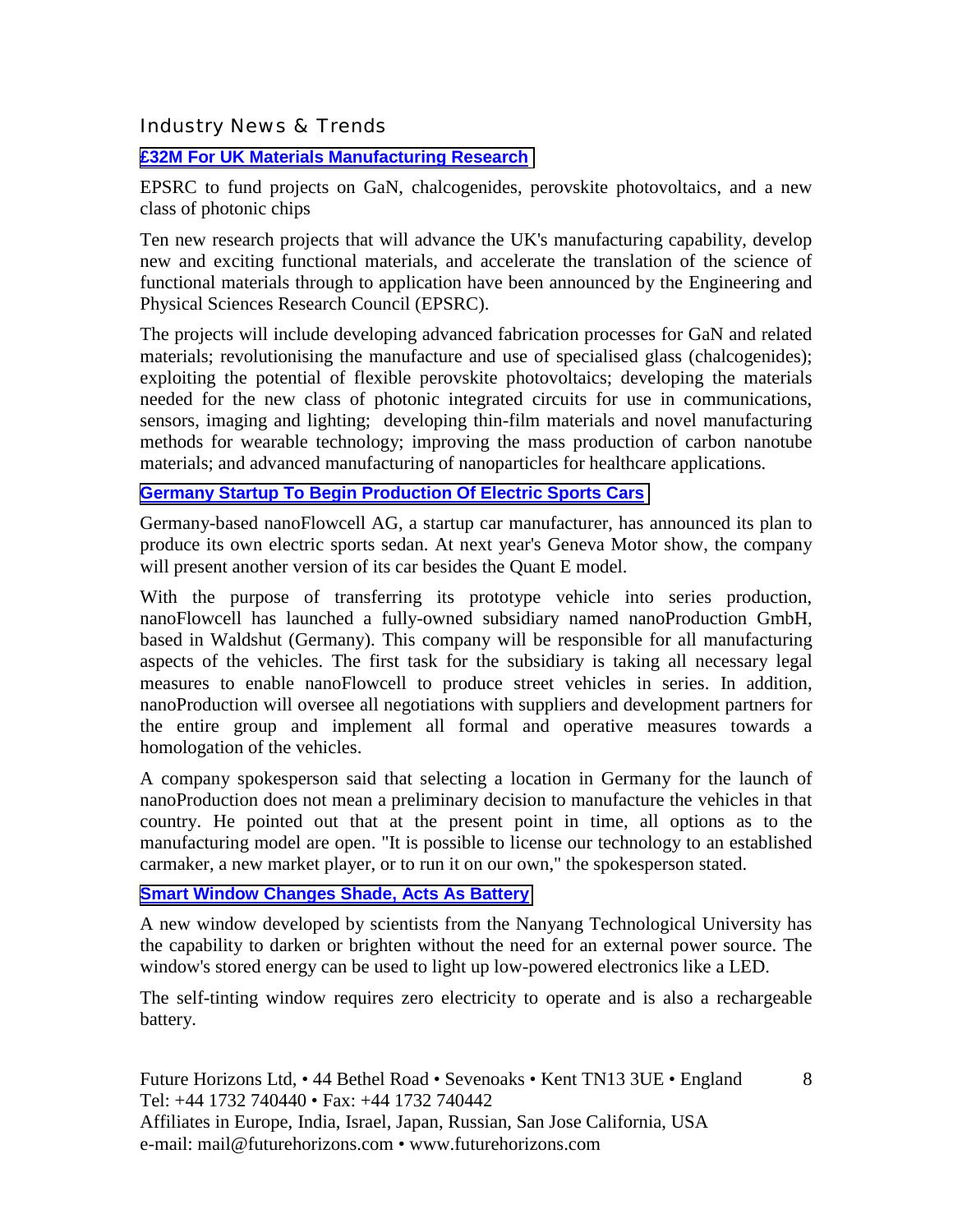Currently, the window solutions in the market are either using permanent tinting which cannot brighten at night or are windows that can change its light transmission properties only with an external power source.

#### **[Wearable Technology in Industry Verticals 2014 – 2019](http://www.prnewswire.com/news-releases/wearable-technology-in-industry-verticals-2014---2019-300012534.html)**

Wearable technology presents the potential for massive transformation in many industries. The more obvious ones include consumer electronics and communications. Early adopter industries include clothing, healthcare, sports and fitness. However, we see many industries adopting wearable technologies as computing and wireless communications integrate wearable into virtually every aspect of products and services.

This marketplace will initially be driven by practical solutions for healthcare, consumer wearables, and military applications. Despite the uncertainty of consumer receptivity, it is estimated that global spending on wearable devices will grow from \$9 billion in 2014 to reach \$218 billion in 2019.

We see several factors converging to facilitate wearable technology integration including expanded wireless capacity due to pervasive wireless (WiFi, WiMAX, and LTE), cellular market saturation and the need for wireless companies to establish new revenue streams, continuously decreasing cost of data, and the significant backing from huge companies including Google, Apple, and others. We also see developments in key technologies such as Augmented Reality, Body Area Networks, Ambient Awareness, and Peer-to-Peer Communications as drivers for evolution in consumer perception of value and willingness to engage in new forms of communications, content, applications, and commerce.

#### **[Piezoelectricity In A 2D Semiconductor](http://www.newswise.com/articles/piezoelectricity-in-a-2d-semiconductor)**

Newswise — A door has been opened to low-power off/on switches in micro-electromechanical systems (MEMS) and nanoelectronic devices, as well as ultrasensitive biosensors, with the first observation of piezoelectricity in a free standing two-dimensional semiconductor by a team of researchers with the U.S. Department of Energy (DOE)'s Lawrence Berkeley National Laboratory (Berkeley Lab).

Xiang Zhang, director of Berkeley Lab's Materials Sciences Division and an international authority on nanoscale engineering, led a study in which piezoelectricity – the conversion of mechanical energy into electricity or vice versa – was demonstrated in a free standing single layer of molybdenum disulfide, a 2D semiconductor that is a potential successor to silicon for faster electronic devices in the future.

#### **[Smart Car Access Is Key To "Cool Car"](http://www.eetindia.co.in/ART_8800708668_1800005_NT_3334a328.HTM?click_from=8800121780,9950114561,2015-01-08,EEIOL,ARTICLE_ALERT)**

We are all living in a dichotomous world. We can't think of a spoon without bringing to mind a fork. Night and day. Left and right. Good and bad. And although not as evident as the examples I indicated, cars go side by side with its teeny-tiny partner. The key.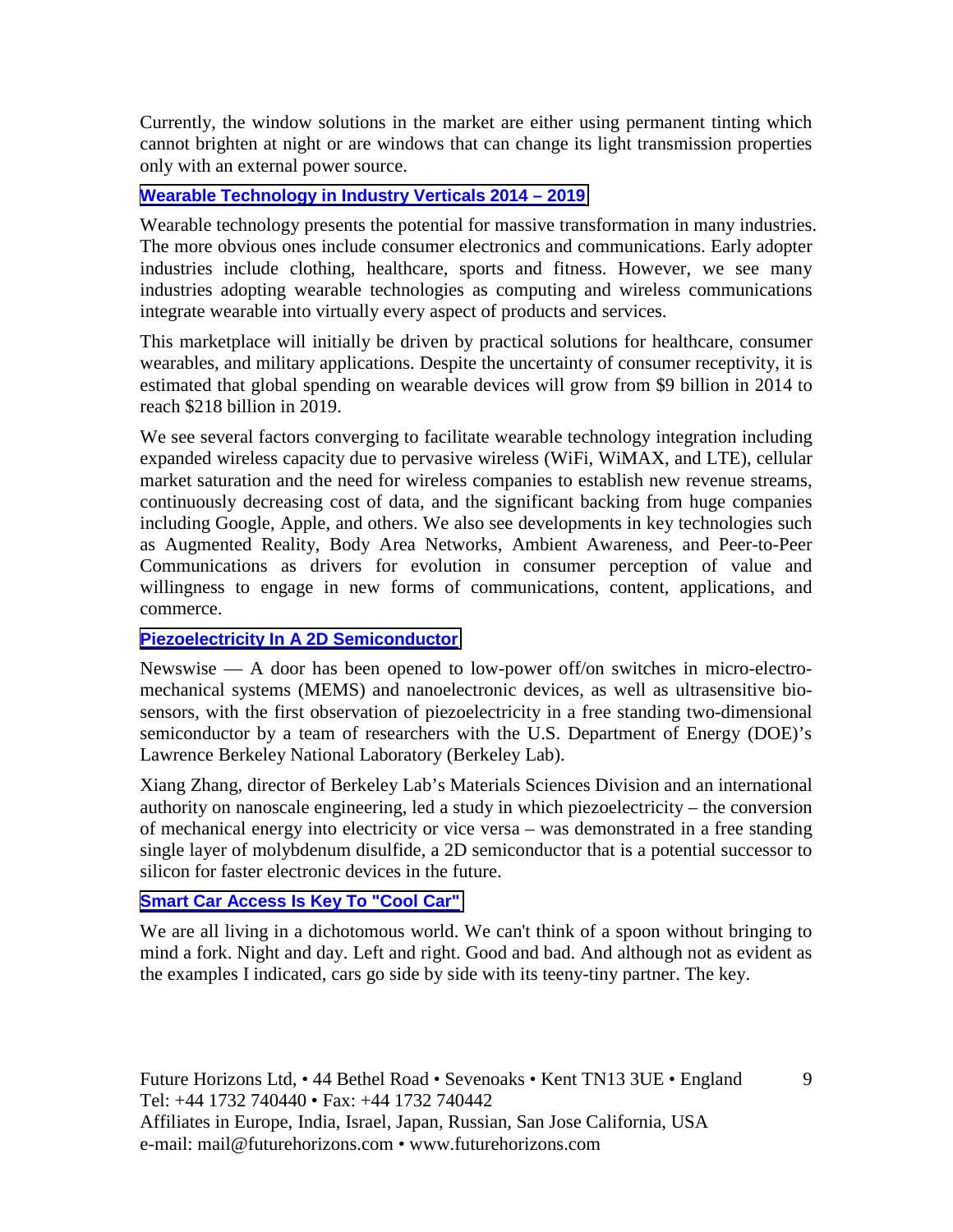The car key is seemingly destined to become the most visible object differentiating one car brand from another, thus cementing the bond between carmakers and car owners. At least, that's the expectation of car OEMs, and NXP Semiconductors is banking on it.

The Dutch chip supplier, known for its prominence in the keyless entry and immobilisation IC market, is unveiling a new smart-car access chip integrating passive keyless entry, a RF transmitter for remote control and an immobiliser in one package. The NCF29A1 has been sampled by Tier Ones and car OEMs, said Lars Reger, VP of strategy, new business and R&D for the automotive business unit at NXP. "You'll be able to see cool cars fitted with innovative keys in 2015."

#### **[Eltopia Uses Electronics From STMicroelectronics To Save The Bees](http://www.st.com/web/en/press/t3651)**

STMicroelectronics (NYSE: STM), a global semiconductor leader serving customers across the spectrum of electronics applications, and Eltopia Communications, whose Innovation Space is dedicated to commercializing devices that address some of the world's most pressing problems, announced that Eltopia's Intelligent Foundation, codenamed MiteNot, uses an STM32F0 microcontroller, multiple sensors, and powermanagement components from ST to monitor and collect data on environmental conditions and eliminate parasites that contribute to honeybee Colony Collapse Disorder (CCD).

Colony Collapse Disorder is a serious condition in which the worker bees in a hive disappear. As the bees in the estimated 4 million commercial hives are estimated by the US Department of Agriculture to pollinate about 30% of the food consumed by Americans, they also pollinate many of the crops eaten by livestock and have a similar role in global food production, declined bee populations are a serious threat to food sources worldwide. Apiologists—honeybee researchers--attribute CCD to multiple sources, including parasites, viruses, and pesticides. The primary parasitic suspects are mites, which infect and destroy honeybee colonies. Eltopia's Intelligent Foundation is a compostable film that senses the lifecycle of the bees and parasites. The solution then interacts with the colony to apply targeted heat to sterilize the mites without harming the bees, and without pesticides. The low- power STM32F0 microcontroller and a broad range of additional ST sensors were selected by Eltopia engineers based on the components' strong performance.

#### **[Young Industry Developing Drones Resembles Silicon Valley In Early Days Of](http://www.theprovince.com/business/Young+industry+developing+drones+resembles+Silicon+Valley+early/10718725/story.html)  [Personal Computer](http://www.theprovince.com/business/Young+industry+developing+drones+resembles+Silicon+Valley+early/10718725/story.html)**

DANVERS, Mass. - To see the future of drones, head up the hill at the intersection of Industrial Drive and Electronics Avenue. Inside a bland brick office building, the team at CyPhy is working on tethered machines that can fly nonstop for days and pocket-sized drones for search-and-rescue missions.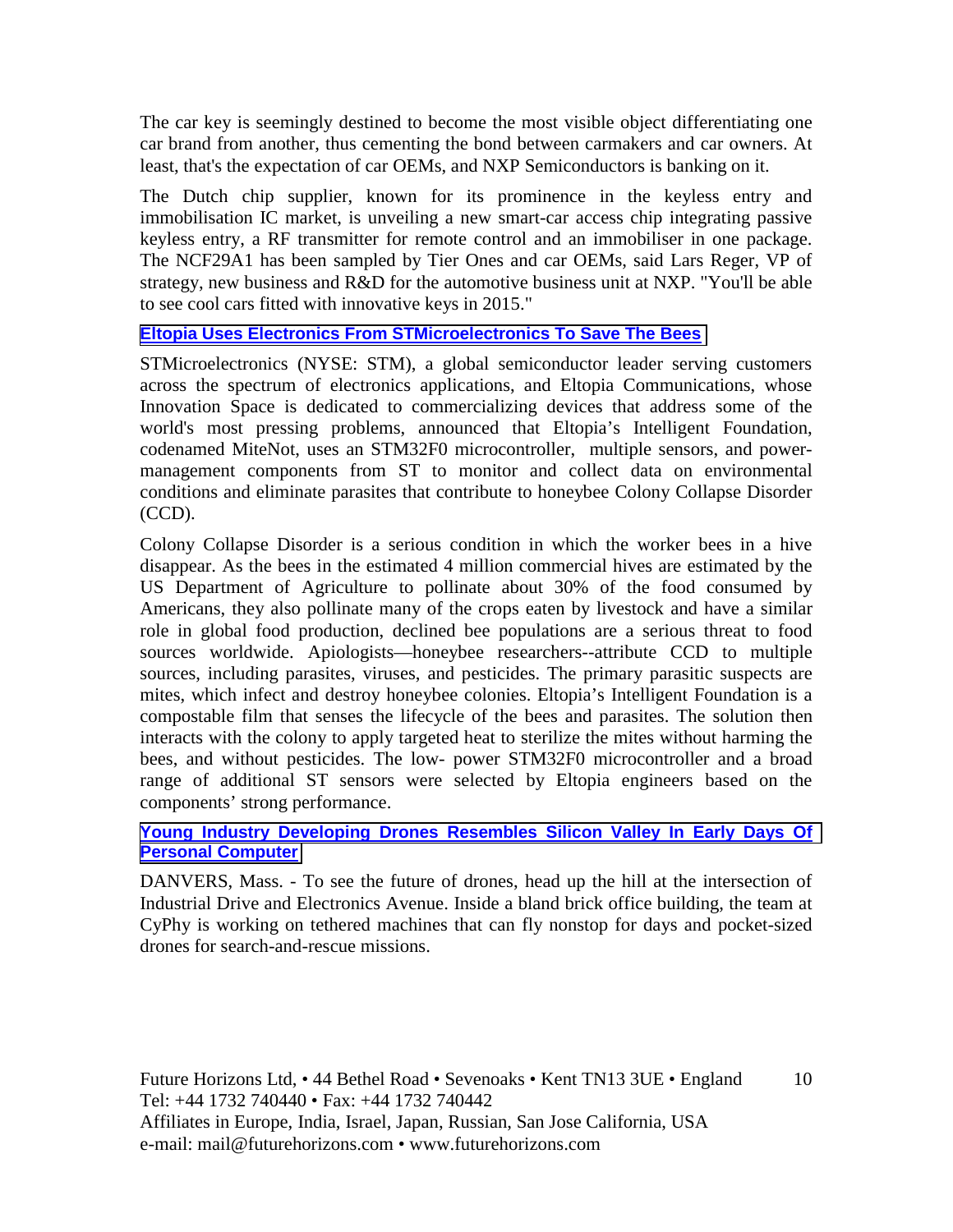It's not a fancy building. There's no giant aerospace or defence company here in Danvers, north of Boston. Just small teams of computer scientists and mechanical engineers working in spaces called "The Playpen," "The Den" and "The Department of Failed Good Intentions."

In many ways, the nascent drone industry looks a lot like the personal computer industry did in its infancy. The money to fuel development is coming largely from entrepreneurs' own checkbooks.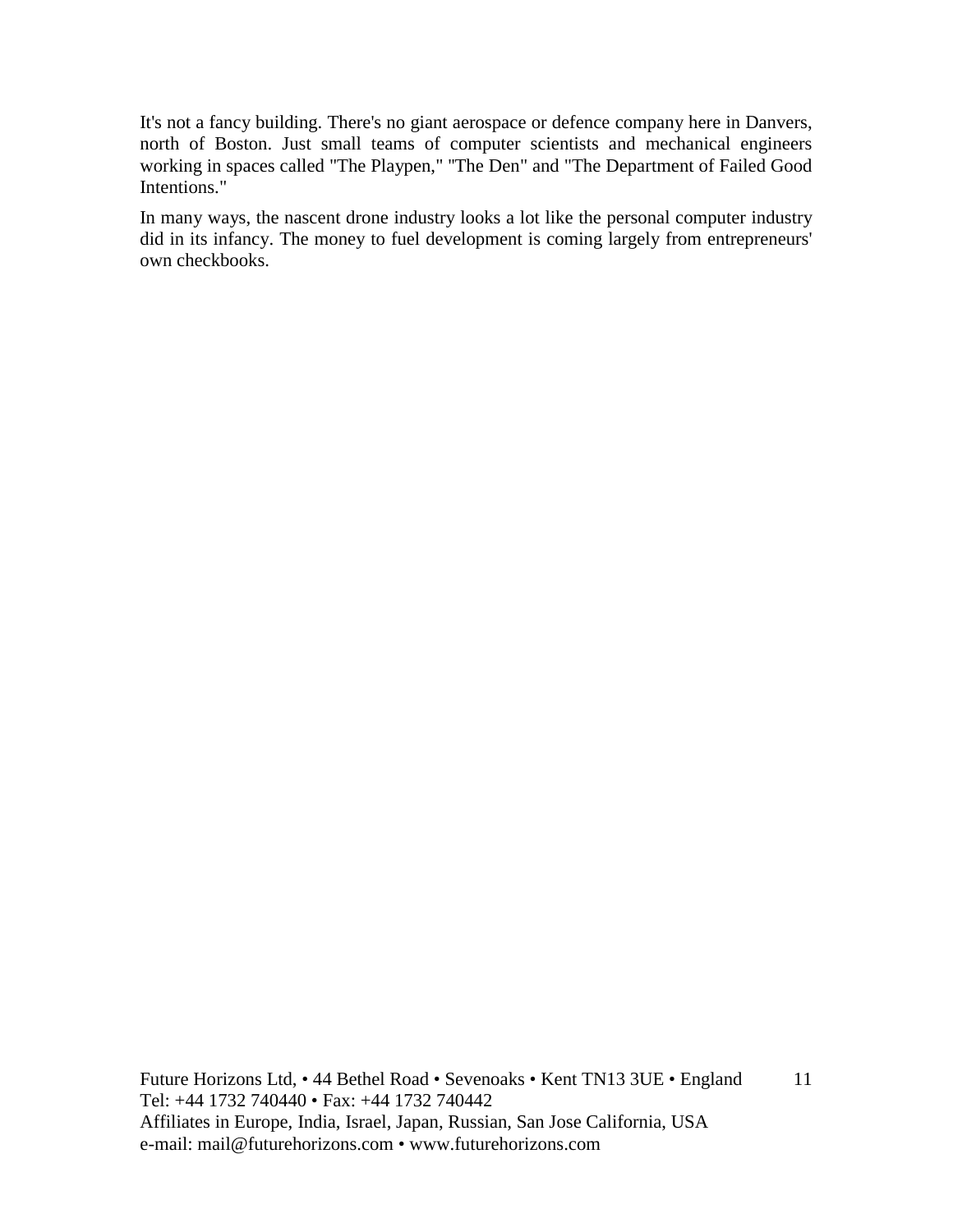#### East European News & Trends

#### **[FreshOffice For Small Businesses](http://rbth.co.uk/science_and_tech/2014/12/05/freshoffice_for_small_businesses_41989.html)**

In the mid-2000s Igor Sugnach, a programmer from St. Petersburg, was working at a large European holding company. He noticed the difference in the operating activities between Russian and European medium-sized businesses. The West already had complete solutions for automating small enterprises, while Russian SMEs were still using Excel.

"The large enterprises used SAP, Oracle, but the niche of programs for small and medium businesses was practically nonexistent," says Sugnach. "There was no advantage for world giants to promote their products to offices with five to 15 employees."

#### **[Russians Prefer Mobile Internet Access To Desktops; Even Infants Use Gadgets](http://www.marchmontnews.com/Telecoms-Media/Central-regions/21039-Russians-prefer-mobile-Internet-access-desktops-even-infants-use-gadgets.html)**

Russians are now using the Internet on their mobile devices more frequently than through conventional computers. According to web statistics service LiveInternet, in November some 51% of Russian Internet users (31.1 million) accessed the web on their mobile devices, both phones and tablets, reported East-West Digital News, the first international information company dedicated to Russian digital industries, citing data from Russia's Izvestia. In October, the figure was 49.9% (29.4 million), with the majority still using their computers.

"This trend was first reflected on social networks like VKontakte and Odnoklassniki. These communications services have become the growth drivers. A new medium of interaction is being formed – people are always in touch," says the founder of LiveInternet German Klimenko.

**[Once Sidelined, Novosibirsk's Battery Maker Seeks To Reinvent Itself](http://www.marchmontnews.com/Industry-Manufacturing/Siberia/21034-Once-sidelined-Novosibirsks-battery-maker-seeks-reinvent-itself.html)**

iotech, an innovative storage battery developer in Novosibirsk, in Siberia, which had to halt operation earlier this year, is staging a market comeback next year with new small capacity batteries, Delovoi Kvartal reported.

Liotech CEO Andrei Petrov was quoted as saying that, "once small capacity battery production is set up, the company will be able to enter the market for small uninterrupted power supply systems, DC systems, and electric cars."

#### **[Ruselectronics And Moscow-Based University Collaborate In High Tech](http://www.marchmontnews.com/Technology-Innovation/Central-regions/21026-Ruselectronics-and-Moscow-based-university-collaborate-high-tech.html)**

Ruselectronics, a large-scale Russian electronics maker, announced the signing of an agreement with the Moscow Aviation Institute (MAI) on the joint development of scientific and educational projects and production technologies for use in Russia's hightech sectors.

Under terms of the agreement, the partners will focus on setting up joint research centers, doing shared R&D, and implementing projects that call for the delivery of high technology goods and the rendering of educational services.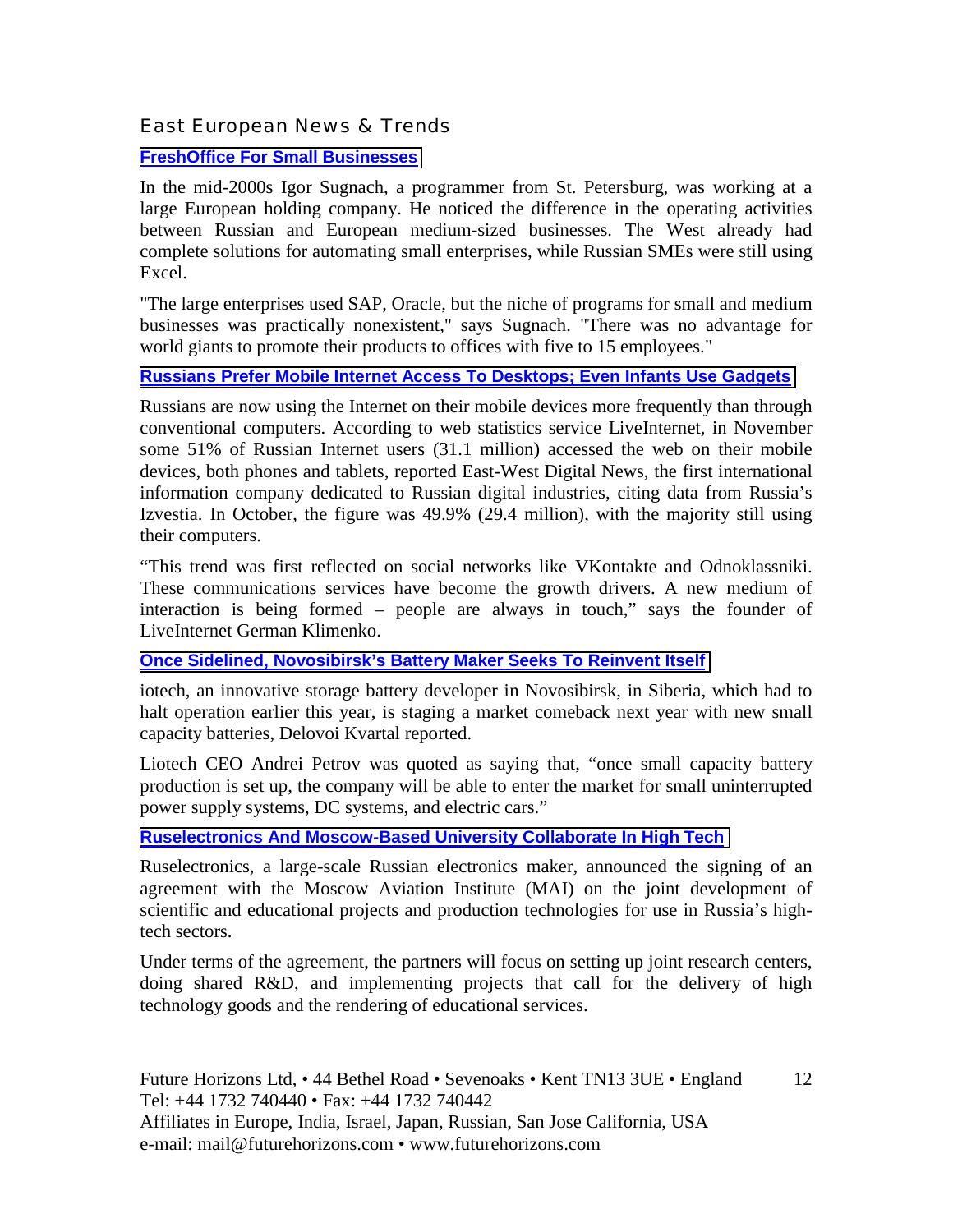#### **[Apple Closes Russian Website](http://world.einnews.com/article/240218595/4F3_DGtykthRi1-R?n=2&code=Cq3P7Y3f_wXzgLpF)**

Apple has stopped selling products on its Russian website because of massive fluctuations in the rouble.

The Russian currency has lost 20% of its value against the dollar since the start of the week, smashing records for all-time lows on Monday and Tuesday.As Russians rushed out to spend their roubles before prices went up on imported televisions, washing machines and smartphones – Apple announced it was closing its online store.

"Due to extreme fluctuations in the value of the rouble, our online store in Russia is currently unavailable while we review pricing," the company said in a statement. Visitors to the site were greeted with the message "we'll be back" in several languages.

#### **[Russian Startup Aims To Boost Internet Speed Significantly](http://rbth.co.uk/science_and_tech/2014/12/22/russian_startup_aims_to_boost_internet_speed_significantly_42437.html)**

Russian startup MaxTelCom has developed fundamentally new fiber fusion splicers that are qualitatively on par with global competitors and several times cheaper. According to the company's founders, the majority of internet users around the world are connected via copper networks. Fiber has yet to penetrate apartments and offices due to the high cost of equipment, the inconvenience of installation in buildings and its high levels of energy consumption. The new fiber fusion splicers substantially speed up the process of replacing copper networks with fiber-optic networks. This, in turn, means fiber-optic networks will become more affordable and internet speed and quality will rise dramatically.

MaxTelCom believes that the existing devices used to install fiber-optic cables are inefficient. A qualified specialist is needed to work with those devices, which cost roughly \$12,000 and require expensive maintenance.

#### **[State Fund FRII Teams Up With Mobile Operator Yota To Support Start-Ups](http://www.marchmontnews.com/Finance-Business/Central-regions/21051-State-fund-FRII-teams-up-with-mobile-operator-Yota-support-start-ups.html)**

Russian mobile operator Yota has become a partner of FRII, the \$200m governmentbacked fund launched last year to support Russian Internet start-ups. The company will invest in the fund's start-ups, and may also look at acquiring some projects.

Start-ups will also benefit from the company's support through assistance with infrastructure and the use of Yota's resources in the development and testing of their products, reported East-West Digital News, the first international information company dedicated to Russian digital industries.

Yota is primarily interested in start-ups involved in sectors connected with mobile technology: app development, software for reducing roaming costs, financial services, mobile advertising, BigData, M2M, e-commerce, and behavioural analytics.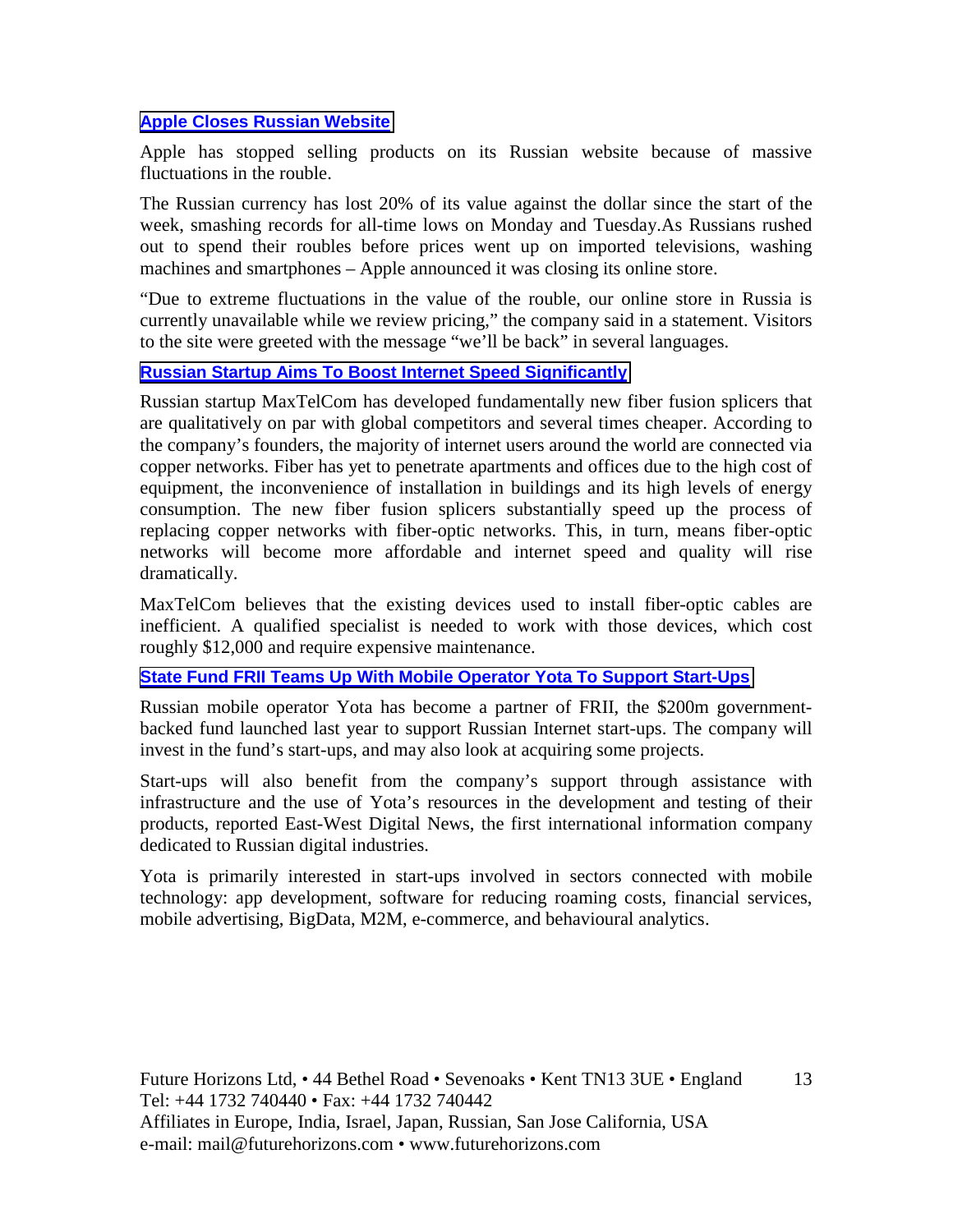#### World Economic Round Up

A spiralling currency crisis, fuelled by the bite of Western sanctions and the plummeting price of oil, spurred Russia's central bank to raise interest rates in December, a drastic move aimed at shoring up the collapsing rouble. The surprise action came at the end of a turbulent day for global financial markets. Currencies and stock markets from several developing nations were buffeted by the deepening oil-price slump and worries about future interest-rate increases in the U.S. The epicentre of the troubles was Russia, where the rouble plunged to a record low in its biggest one-day decline since 1999. Japan slipped into recession during the third quarter,

*The latest economic news by country to include USA, Europe, UK, Japan, China, Asia Pacific and India can be found each month in our [Semiconductor Monthly](http://www.futurehorizons.com/page/18/Global-Semiconductor-Report)  [Report.](http://www.futurehorizons.com/page/18/Global-Semiconductor-Report)*